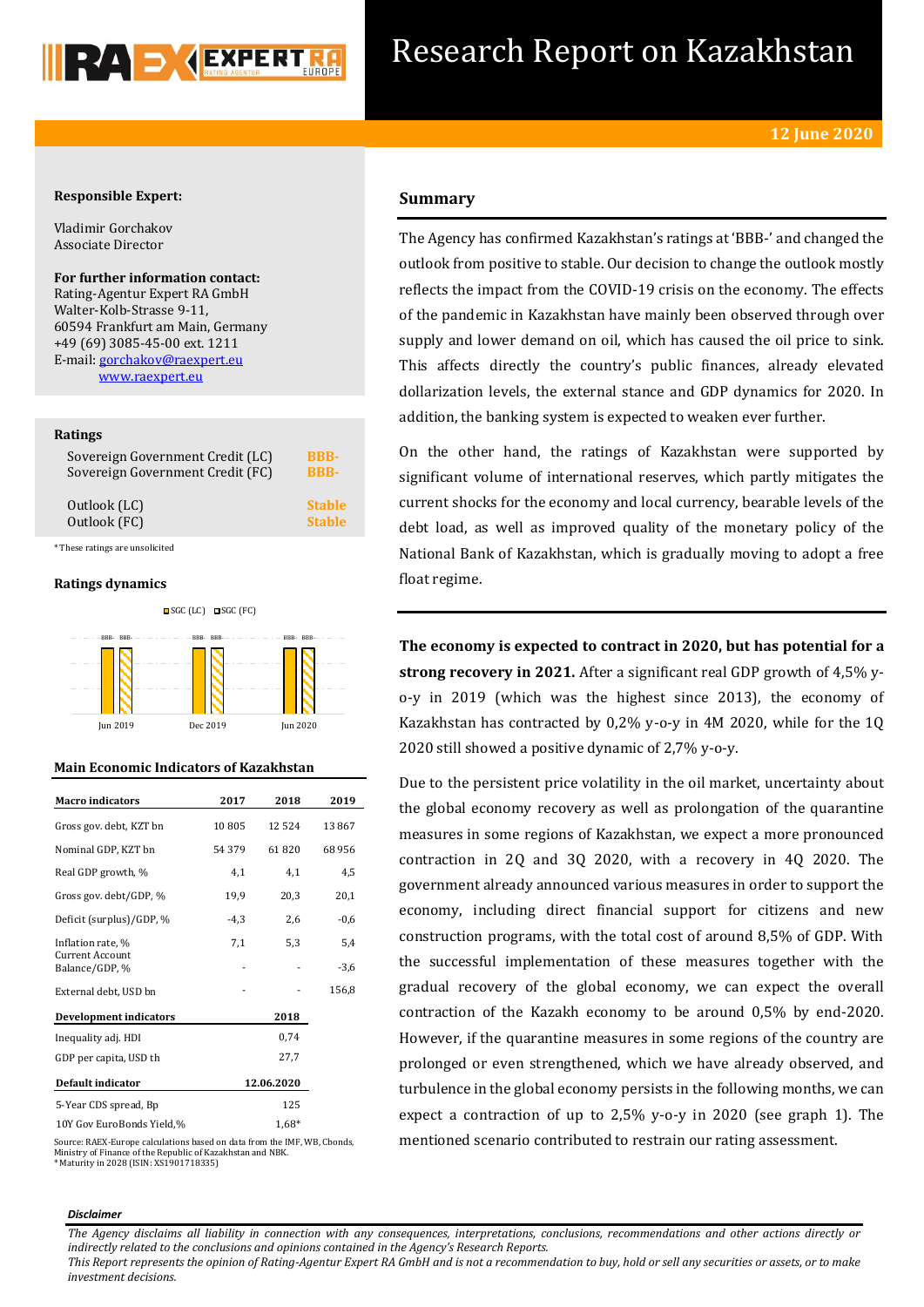



Source: RAEX-Europe calculations based on data from the IMF \*The worst case scenario are reflected for the GDP dynamic and unemployment





**Graph 3:** Fiscal budget dynamics, % of GDP



Source: RAEX-Europe calculations based on data from the IMF

At the same time, the ratings remain supported by a moderately high level of GDP per capita in PPP terms, which is expected to reach around USD 28,5 th in 2019, as well as moderately low unemployment levels at 4,8% as of end of 1Q 2020. However, we expect a slight increase of the latter by the end of 2020. Also, as compared to other CIS peers, our view on the long-term post-crisis recovery is more encouraging due to current reforms in the country.

**Debt load of the government is expected to increase, but to remain at bearable levels**. The gross government debt to GDP and to budget revenues ratios remained almost unchanged over the last three years: the metrics stood at around 20% and 100% respectively in 2019. The structure of government debt also remained stable with low level of shortterm debt of around 1% of GDP, which is well covered by international reserves – almost by 21x by May 2020. In addition, around 42% of the external debt had concessional terms.

However, due to the fact that around 30% of public debt is denominated in foreign currency, combined with our fiscal deficit forecast for 2020, we can expect a slight increase in the debt load by end-2020. Nevertheless, we do not anticipate this increase to pose substantial risks for the country's creditworthiness (see graph 2). The international financial markets' perception of the country's debt risks appears to be acceptable since the yield spread between the 10Y German bund and the EURdenominated Kazakh government bond with maturity in 2028 remains at a bearable level of 2 p.p.

We still observe substantial contingent liabilities risks for the Kazakhstan fiscal position, since the banking system stance remains fragile and even expected to deteriorate in the mid-run, while privatization plans were recently postponed by the government, including privatization of large SOEs, such as KazMunayGaz, Air Astana and Kazakhtelecom. Therefore, the number of state-owned companies will not change substantially until 2021.

**As a result of the oil price drop and the economy contraction together with the significant fiscal support, the deficit is expected to widen in 2020**. After posting a substantial surplus of 2,6% of GDP in 2018, the fiscal balance turned to a deficit of around 0,6% in 2019 (see graph 3). Such dynamic was mainly driven by higher government expenses in education, social assistance and social security and public health care, while overall revenues increased at a slower pace.

In 1Q 2020, the stance of the public finances deteriorated substantially. The state budget revenues increased only by a modest 1,2% y-o-y, while

# *Disclaimer*

*The Agency disclaims all liability in connection with any consequences, interpretations, conclusions, recommendations and other actions directly or indirectly related to the conclusions and opinions contained in the Agency's Research Reports.*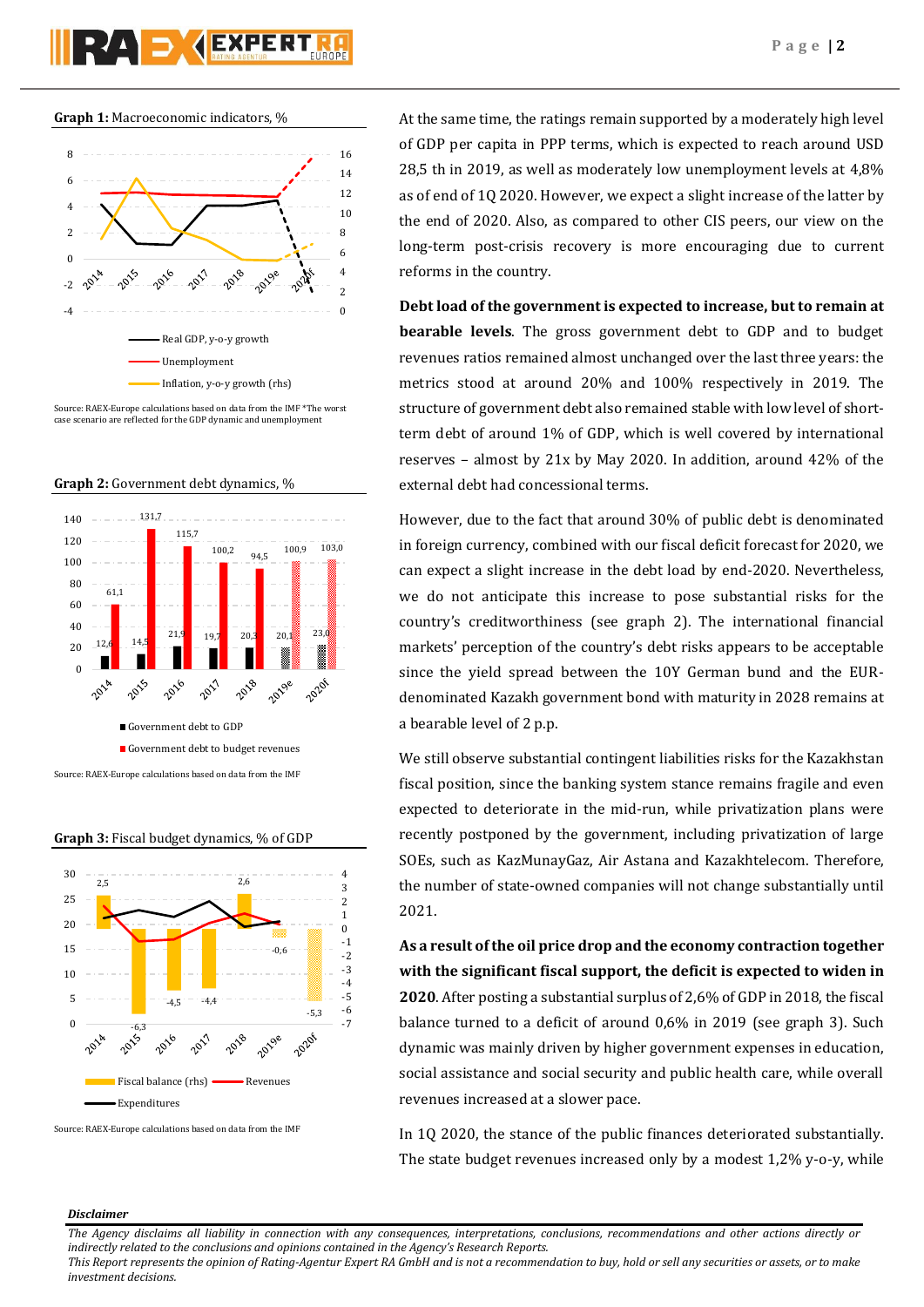# **Graph 4:** Target vs inflation rate, %



Source: RAEX-Europe calculations based on data from the IMF and NBK

**Graph 5:** Credit to the economy dynamics, % of GDP



Source: RAEX-Europe calculations based on data from the WB and NBK





Source: RAEX-Europe calculations based on data from the NBK

total transfers from the National Fund of the Republic of Kazakhstan (NFRK) to the budget increased by almost 50%. According to the preliminary data, the state budget deficit amounted to around 0,2% of GDP in 1Q 2020. However, excluding the transfers from the NFRK, the overall deficit amounted to 8,5% of GDP, as compared to 6,7% in 1Q 2019.

In April 2020, the government already changed its plans for 2020 with the reduction of budget revenues by KZT 1,7 tn and an additional transfer from the NFRK accounted for KZT 2,1 tn, while government spending is expected to increase from 20,6% to 23,9% of GDP. In our view, implementation of the announced anti-crisis fiscal support of the economy, as well as the lower oil prices can lead to a deficit in the range of 4%-6% of GDP by end 2020. At the same time, the fiscal position of the government in the mid-run will be supported by significant accumulated fiscal reserves in the NFRK.

**The Central Bank keeps focusing on price stability**. In order to support the national currency and hold back sharp price hikes, the National Bank of Kazakhstan (NBK) significantly tightened the monetary policy by increasing the base rate by 2,75b.p. up to 12% on 10 March 2020 from 9,25%. However, due to the fact that exchange rates stabilized after the sharp devaluation and inflation levels increased only from 6% in March 2020 to 6,4%, the NBK lowered the rate to 9,5% already on 6 April 2020. At the moment, due to the recovery of KZT exchange rate and stabilization of CPI index (6,7% y-o-y in May 2020), the NBK is keeping the key rate unchanged and revised its forecast for inflation from 9%-11% to 8%-8,5% by end 2020. However, even this level is substantially higher than the originally established NBK's inflation target of 4%-6% for 2020. We still expect the NBK to concentrate on price stability as well as move gradually to free float exchange regime. Nevertheless, we still consider that monetary policy effectiveness to be limited by the high level of dollarization, undeveloped financial markets and presence of subsidized lending.

**The banking sector position is expected to worsen in the mid run**. In line with our forecast, the banking system assets to GDP ratio continued to decline in 2019 for the fourth year in a row. As of end 2019, the metric stood at 39% as compared to 40% by the end of 2018 (see graph 5). Moreover, the economic turbulence in the 1Q 2020 together with the lockdown in many industries, can accelerate the declining trend for banks' assets and credit. In April 2020, assets declined by 1,9% as compared to March 2020, while gross loans declined by 2,5% in absolute terms.

As we expected, after the finalization of the banks' asset quality review (AQR) by the NBK, the level of NPLs in the system reached 8,1% of total

# *Disclaimer*

*The Agency disclaims all liability in connection with any consequences, interpretations, conclusions, recommendations and other actions directly or indirectly related to the conclusions and opinions contained in the Agency's Research Reports.*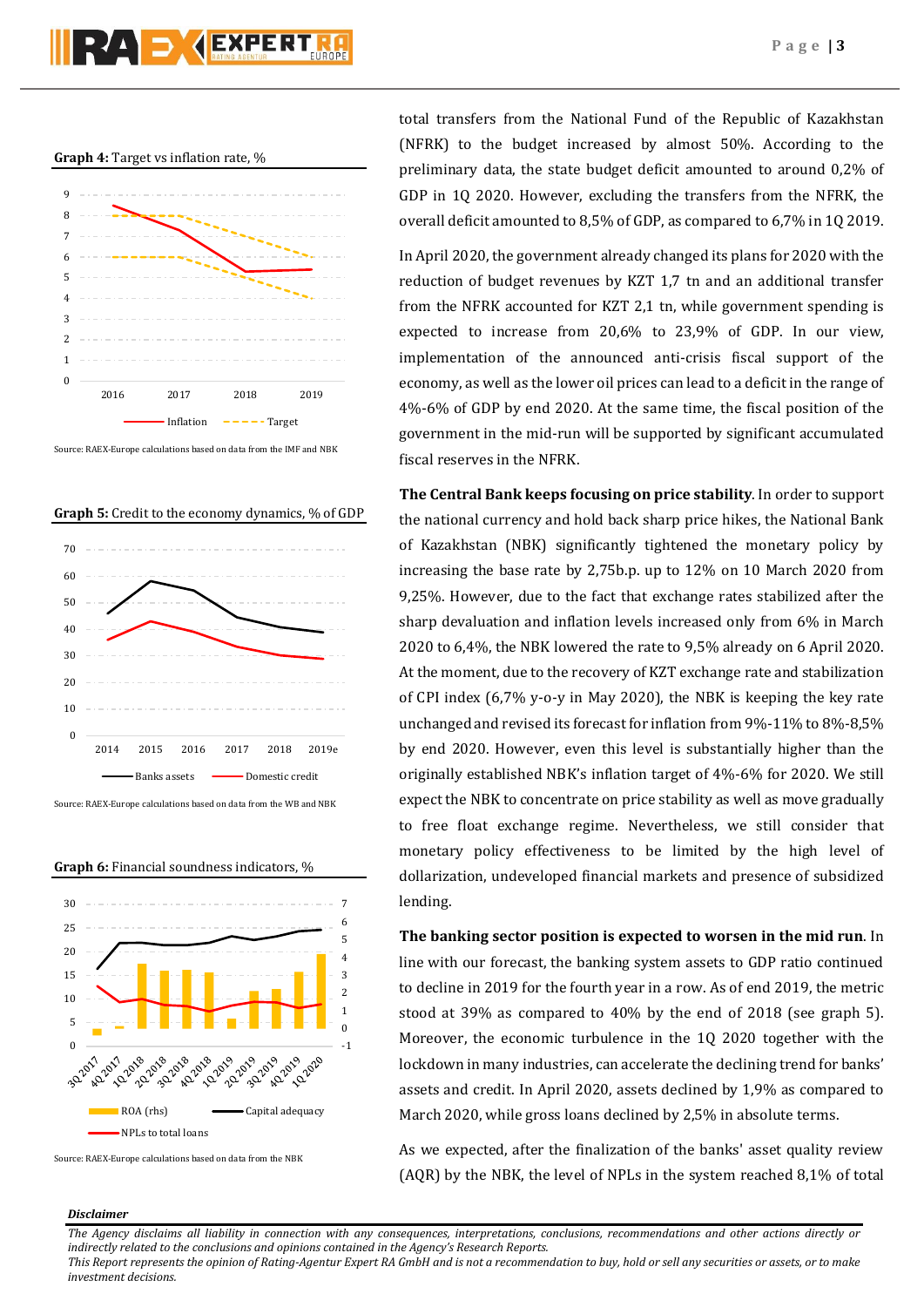**Graph 7:** External sector indicators, % of GDP



**Graph 8:** International reserves and exchange rate



loans by end 2019, which is 1,5 p.p. higher than in 2018 (see graph 6). During 4M 2020 spurred by the anti-COVID-19 lockdown measures as well as oil price volatility, the metric reached 9,4% of total loans, with 9,5% for corporate loans and 5,5% for retail. We expect these levels to rise in the following months, but to stabilize by the end of 2020. In addition, still elevated levels of dollarization - 17,1% for loans and 43,4% for deposits – poses risks for the system resilience to external shocks.

On the other hand, the Kazakh banking system in 2020 is healthier as compared to the previous periods of turbulence in 2008-2009 and 2014- 2015. As of the end of April 2020, the banks' level of capitalization and liquidity remained favorable as the capital adequacy ratio was 25% and the liquid assets in national definition formed around 47% of the banks' portfolio. In addition, the systematically important banks are under stricter control by the NBK after finalization of AQR. We also expect further decline of the profitability metrics, that already reached 2,9% and 23,2% for ROA and ROE as of April 2020, as compared to 3,1% and 24,3% as of the end 2019.

Finally, the underdevelopment of capital markets in Kazakhstan continues to drag the creditworthiness assessment as reflected by the low level of market capitalization, which stood at 26% of GDP by end-2019. Despite this figure, as mentioned in our previous review, the activation of the Astana International Financial Centre (AIFC) will have a positive effect for the local financial markets.

**External stance still strong, but expected to deteriorate**. As of end 2019, the current account deficit of Kazakhstan widened up to 3,6% of GDP as compared to 0,1% in 2018 according to IMF estimates (see graph 7). These dynamics have been the reflection of lower exports of goods, especially commodities due to lower prices, combined with solid domestic demand which caused imports to hike. According to an NBK's preliminary assessment, in 1Q 2020 the current account balance showed a surplus of USD 1,2 bn compared with a deficit of USD 124,6 m in 1Q 2019. This is mostly due to an increase in the trade surplus by 11,8% y-o-y up to USD 6,9 bn. In our view, the 1Q 2020 metrics are not fully reflecting the external position stance during the global turbulence and going forward, we anticipate the current account deficit to widen substantially as a result of lower oil prices. On the other hand, the level of international reserves stood at USD 31,5 bn by the end of May 2020, which, exceeds the IMF recommended reserve adequacy level for countries with a floating exchange rate (see graph 8). The reserves are equivalent to 87% of gross government debt and around 6 months of imports of goods and services, which supports our rating assessment.

*Disclaimer* 

*The Agency disclaims all liability in connection with any consequences, interpretations, conclusions, recommendations and other actions directly or indirectly related to the conclusions and opinions contained in the Agency's Research Reports.*